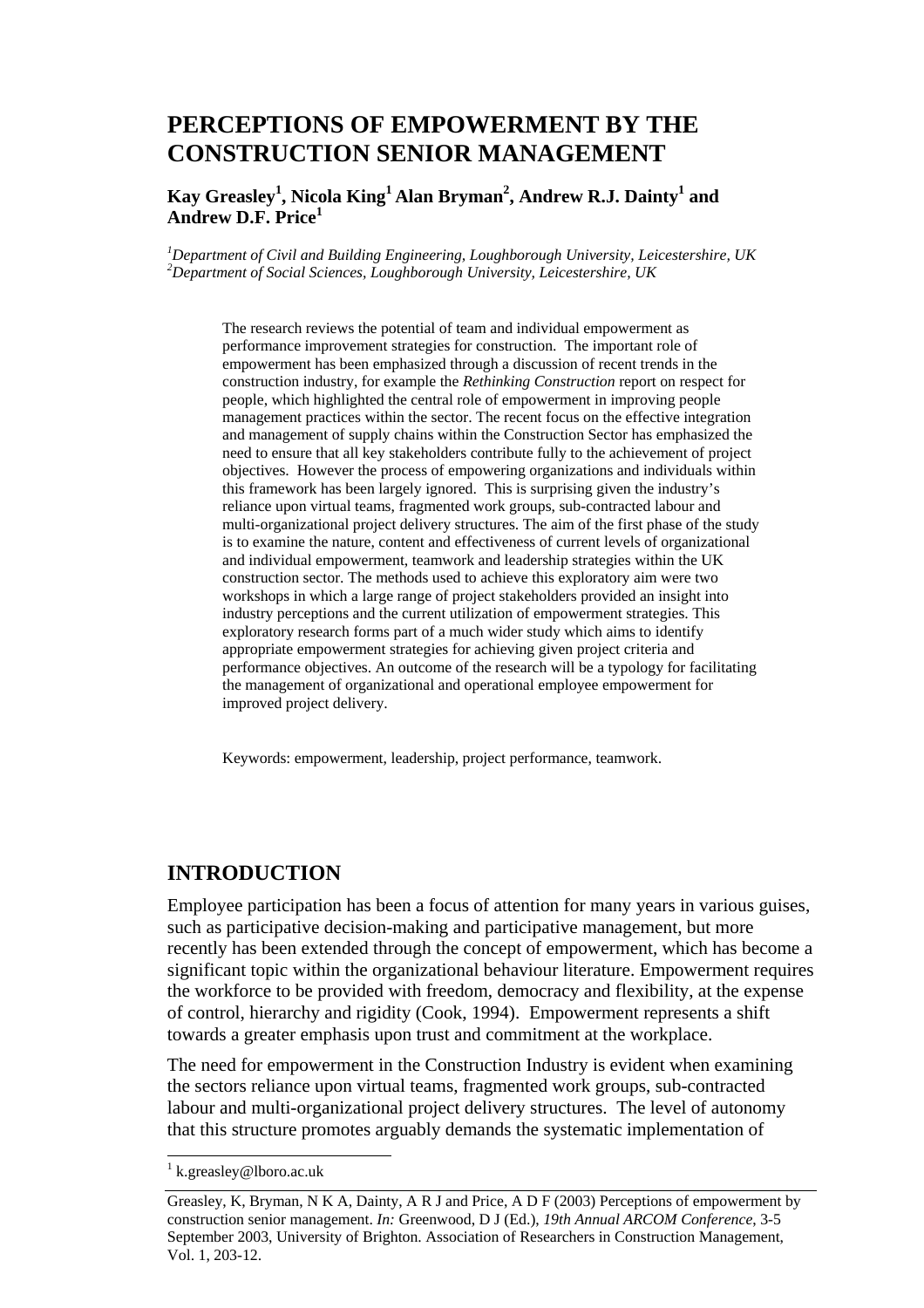effective empowerment and team working techniques (Dainty *et al.*., 2002). Furthermore empowerment also has the potential for the creation of workplace culture that is responsive to employee needs. This is fundamental to retaining and developing a workforce that will generate sustained performance improvement in an increasingly turbulent and demanding business environment (DTI, 1997). Hence there is a need to understand the place of empowerment within construction projects.

# **BACKGROUND**

### **The Meaning of Empowerment**

The meaning of empowerment has been the subject of great debate and still remains, at present, a poorly defined concept (Cunningham *et al.*, 1996, Dainty *et al.*, 2002 and Psoinos and Smithson, 2002). Mondros and Wilson (1994) and Russ and Millam (1995) similarly argue that the term is rarely defined clearly and is frequently used rhetorically. The original meaning of empowerment has been referred to as "authorize, give power to" (Tulloch, 1993). The use of the term 'power' appears to be common throughout the definitions of empowerment. Legge (1995) argues that empowerment should be seen in terms of a redistribuitive model whereby power equalization is promoted for trust and collaboration. Similarly, Conger and Kanungo (1988) focus on power as the central point of empowerment, "either to strengthen this belief or to weakens belief in personal powerlessness". Often power is redistributed by transferring control so that employees do, to some extent at least, have the authority to make and implement their own decisions. Other authors define empowerment in terms of its dynamic interaction, "it is part of a process or an evolution – an evolution that goes on whenever you have two or more people in a relationship, personally or professionally" (Pastor, 1996).

#### **Conditions for empowerment**

The culture of an organization is crucial to the success of empowerment (Honold, 1997) and management needs to devise a culture of participation that encourages employees to become actively involved. Of particular importance in this empowerment culture is that employees feel that they are free to take risks within a 'no-blame' culture (Cunningham *et al.*, 1996). Adapting the structure to suit this empowering culture is also necessary. Nykodym *et al.* (1994) state that the structure needs to be clear, with ground rules and boundaries so that employees may be empowered in a supported environment. The structure should also emphasize and enables flexibility and autonomy (Honold, 1997). Thus, the process of implementing empowerment may represent a shift in the organizations' underlying philosophy and so time must be allowed for this shift to take place (Psoinos and Smithson, 2002).

Power is a further issue that needs to be addressed by managers and leaders. Johnson (1994) considers that it is necessary for managers to give people the power to do their job. However Vogt and Murrell (1990) view the power relationship as a complex interactive process whereby empowerment is an act of developing and increasing power by working with others. Therefore until power is shared (and employee's perceive that power is shared) empowerment is not possible.

The dynamic relationship of the leader with employees is frequently cited as crucial in the empowerment literature. Honold (1997) and Johnson (1994) argue that the leader is responsible for creating a common goal that they communicate and share. Further the leader should continually monitor that their subordinates feel empowered by adapting to the changing environments. The leader may also play a part in recognizing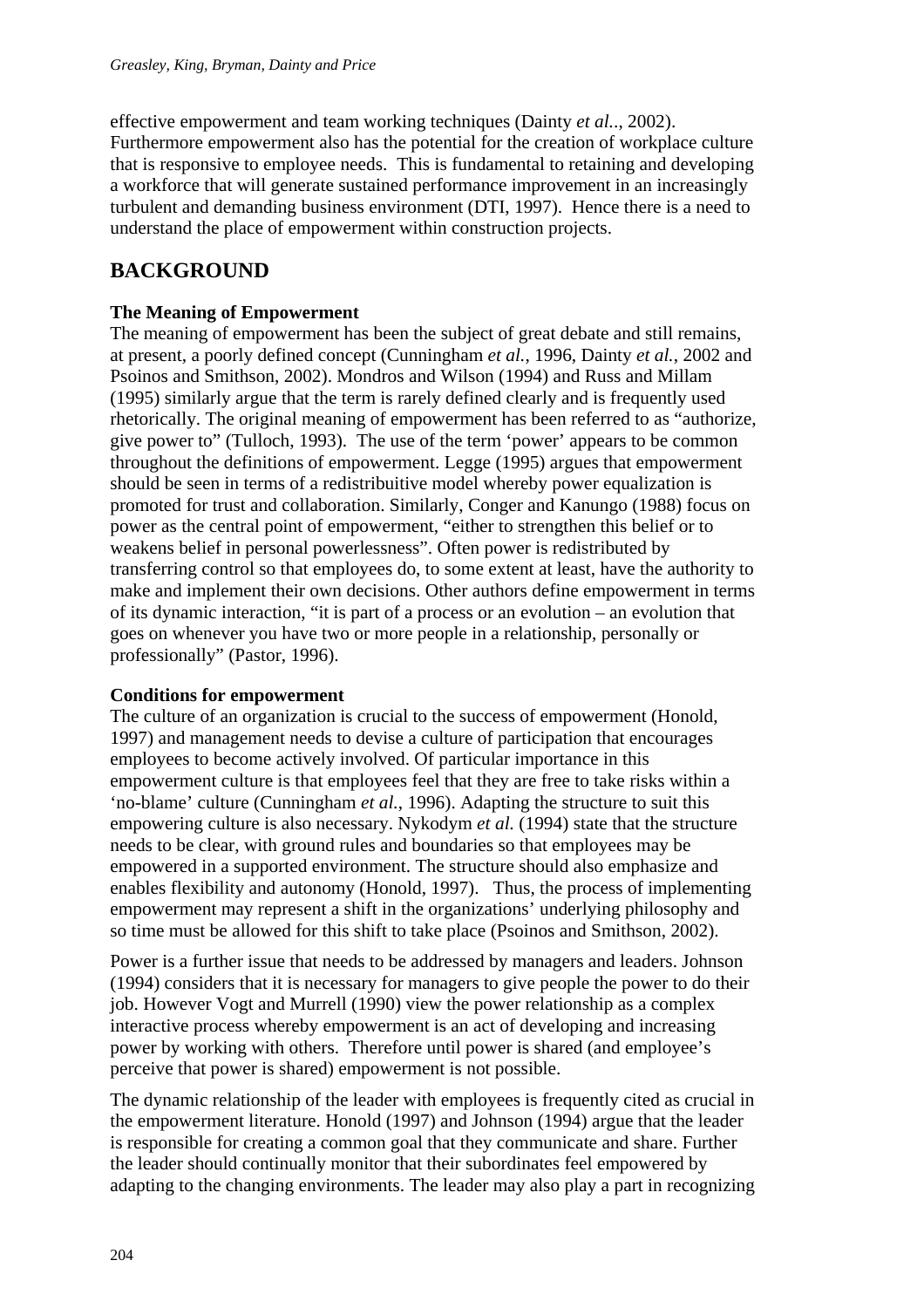the contributions made by employees by emphasizing efforts of an employee as important (Psoinos and Smithson, 2002).

The manager/leader may also be influential in team development by concentrating on strategies that encourage self-management and group decision autonomy (Dainty *et al.*, 2002). It is argued that managers/leaders must focus on team empowerment as well as individual empowerment if the organizational environment relies upon cohesive teams (Dainty *et al.*, 2002). The final area in which managers/leaders play a pivotal role is training. As noted in the previous section it is necessary that employees believe themselves 'capable' and so training is a key mechanism that provides them with this reassurance. Pastor (1996) states that the principal training focus should be on communication development so that they can engage in this new participative/facilitative management/leadership style. Thus a multi-dimensional approach is necessary if a culture of empowerment is to be implemented and maintained. The way in which this is achieved is context-dependant, so that managers/leaders need to adapt to the needs of their own particular organization.

#### **The Need to Empower**

Global competition and a changing business environment have instigated organizational change as companies increased pressures to improve efficiency and performance (Lawler *et al.*, 1992). Specifically improvements in cost control, flexibility, quality improvement and effectiveness of the organizational structure and processes (Psoinos and Smithson, (2002) are examples of the kind of improvements that have resulted. It is argued that empowered organizations have demonstrated improvements in various economic performance areas (Applebaum *et al.*, 1999). However measurement of the specific economic benefits of empowerment may be difficult as often it is introduced as part of a broader initiative (Psoinos and Smithson, 2002) such as TQM or BPR. While the primary motive for empowerment has been to improve the economic performance of the organization, benefits to the individual employee have also been identified. Nykodym *et al.* (1994) indicate in their research that employee's who consider themselves empowered have reduced conflict and ambiguity in their role, as they are able to control (to a certain extent) their own environment. They state that this reduces any emotional strain on the employee. On a similar theme it is reported that empowered employee's have a greater sense of job satisfaction, motivation and organizational loyalty (Mullins and Peacock, 1991) as they feel more involved in the achievement of the organizational goals.

#### **Resistance to Empowerment**

There are numerous difficulties that are faced when attempting to empower employees that may prevent a business from becoming an empowering organization. Firstly there is often resistance to the change both from managers/leaders and from employees themselves. It is often assumed that employees will buy into empowerment as the benefits are 'obvious' but this has been disputed. Johnson (1994) claims that previously dis-empowered employees may resist empowerment as they fear the increased levels of responsibility and accountability. Furthermore employees may consider empowerment is just empty rhetoric and yet another management attempt to exploit the employees. Adler (1993) illuminates how empowerment is linked to downsizing as frequently these two activities occurred simultaneously, therefore, it is hardly surprising that employees may be reluctant and suspicious of management schemes. Managers/leaders may also be resistant to empowerment as it may be perceived as relinquishing power. They may view the reduction of their power as a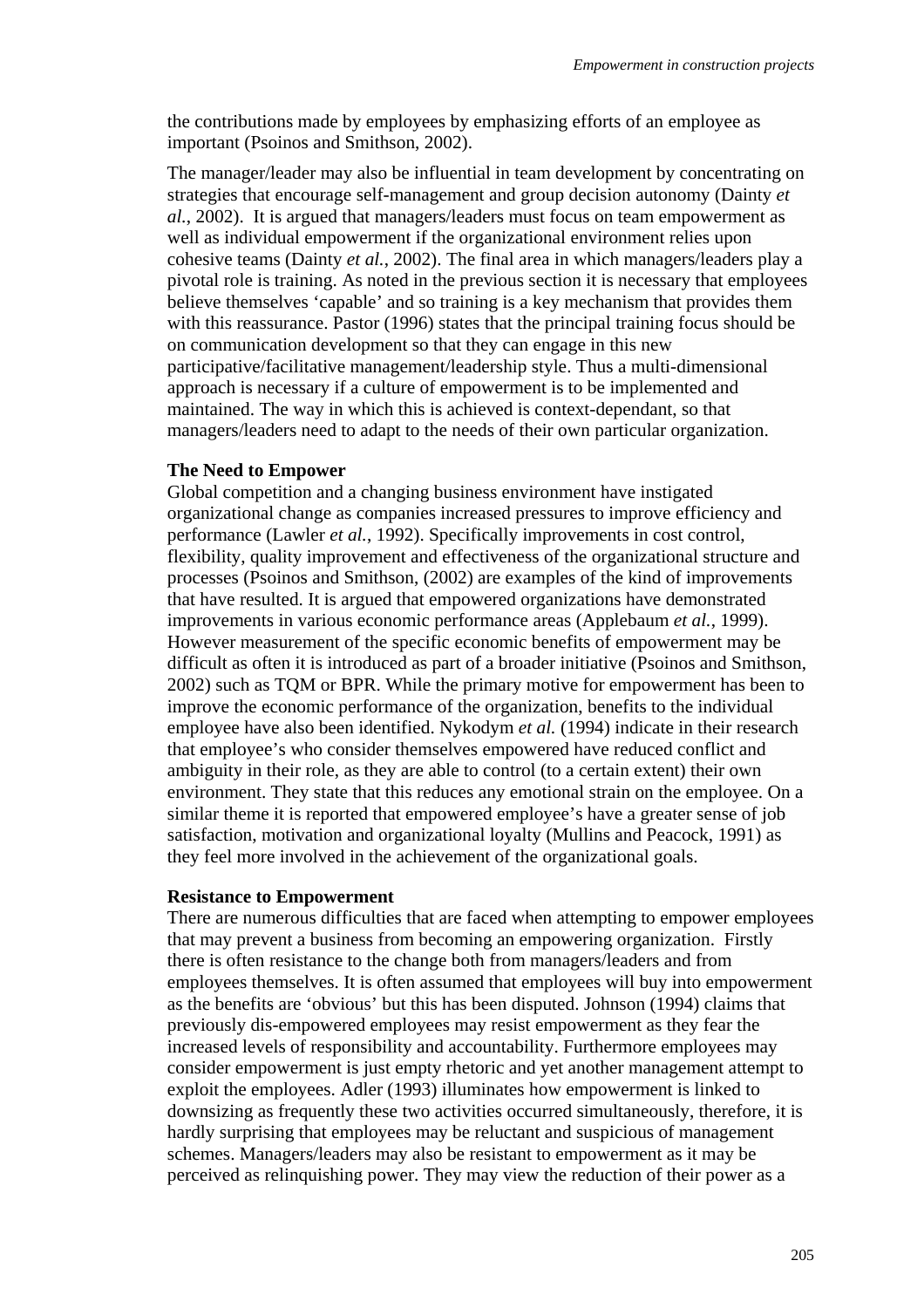threat (Denham *et al.*, 1997) particularly as they too fear job loss or loss of status as the organizational structures become flatter during the downsizing process. While managers/leaders may not express this reluctance openly, passive resistance to these empowerment changes may occur (Wilkinson, 1998). However according to Psoinos and Smithson (2002) the most important constraint to the introduction of empowerment is organizational culture. It is argued that unless the culture of an organization is appropriate then it is unlikely that employee empowerment efforts will succeed. Thus as previously noted examination of the culture needs to occur prior to empowerment implementation. The literature demonstrates that empowerment is a very complex topic with many inter-relating factors that effect industry perspectives of empowerment. These numerous issues will be employed to guide the future research instruments for investigations into empowerment teamwork and leadership.

#### **The Industry Performance Agenda**

In 1997, the Construction Task Force, was commissioned to: report on the scope for improving the efficiency and quality of delivery of UK construction; reinforce the impetus for change; and make the industry more responsive to customer needs. The report, *Rethinking Construction*, (1998),expressed concern was expressed regarding the under-achievement of the industry as a whole. Many of the Task Force's key findings highlighted issues such as teamwork, partnering and long-term relationships, all of which depend upon appropriate and effective empowerment of individuals and teams. The Egan Report also recommended that the industry should create and adopt integrated project processes and teams. The importance of empowerment was explicitly supported within the report of the Egan implementation task group examining *Respect for People* (M4I 2000). The task group recognized that real improvement was only likely to come about when those working in the industry were empowered to drive the performance agenda. Empowerment must therefore be considered as a key element in achieving the Rethinking Construction agenda.

*"Respect for people means that all workers need to be consulted, involved, engaged and ultimately empowered in a spirit of partnership – not just management. The workforce is a rich source of ideas to improve the way work is carried out. And involving the workforce will not only demonstrate that they are respected and valued, but will improve productivity and quality." - Rethinking Construction report on Respect for People, 2000.* 

Empowerment should also be seen as being positive in terms of improving business performance and enhancing innovation. Developing and applying appropriate empowerment strategies throughout the project delivery system is thus essential if the industry is to exploit the potential benefits of self-managed teams within construction.

This research, seeks to address the current lack of research into teamwork and the empowerment of individuals and organizations involved with the delivery of construction projects in support of the *Respect for People* (M4I 2000) initiative and the general drive for performance improvement within the sector. The primary aim of the research is to encourage improved construction project and organizational performance through the adoption of effective teamwork and empowerment strategies utilized within the Process Sector. The research will develop enabling mechanisms and tools to allow the construction industry to derive benefits from the respect for people initiatives currently at the forefront of the industry's *Rethinking Construction* movement. Greater understanding of teamwork and empowerment concepts that emerge should help managers to: improve motivation; design effective self-managed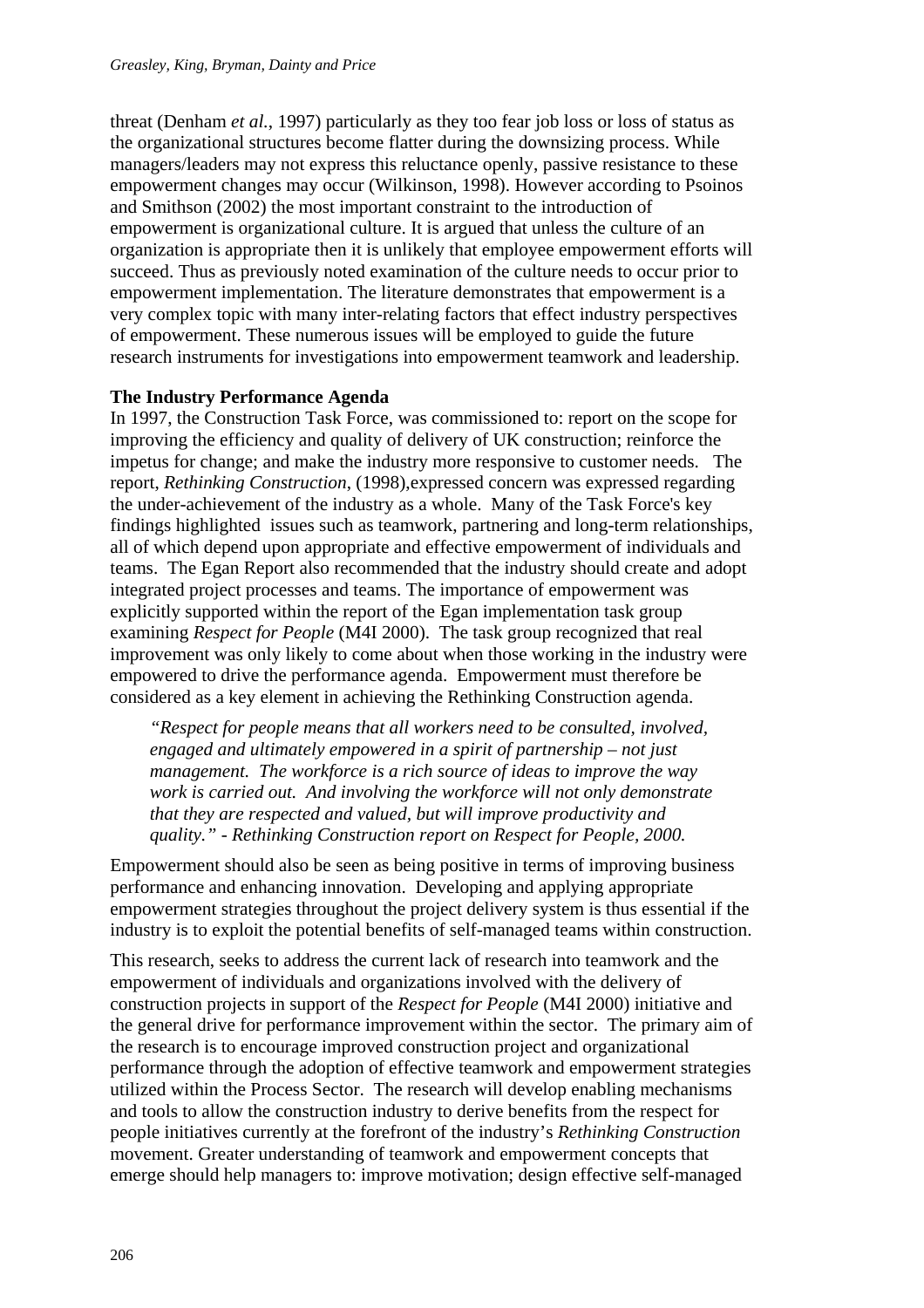teams; develop individual skills; and better manage team interaction, communication and decision-making. The research aims to explore specifically the definition of empowerment, approaches to teamwork, leadership and barriers to empowerment.

### **METHOD**

The methodology that underlies a number of studies into empowerment has a strong quantitative base that consequently produces statistical, quantifiable results (Nesan and Holt, (2002). It could be argued that the adoption of a more qualitative, in-depth study it is possible to gain further insights into the meaning of empowerment. The work of Psoinos and Smithson (2002) gives a brief indication of the insights gained using a qualitative study (into management perspectives) and this approach may be beneficial to understand empowerment. In order to achieve the aims of the exploratory study, two workshops were held to allow a detailed discussion of the issues to take place. The participants in each workshop were given an introduction to the aims of this research project and were asked to share their views on a number of related themes. The group discussion was interactive as participants were able to respond to each other's comments and each workshop was chaired by member(s) of the project team. Both workshops were audio-taped and notes were also made.The first workshop in Amsterdam included a group discussion with twelve senior industrialists from the engineering construction sector. As this was exploratory in nature the aim of the discussion was to be informal and semi structured to allow a depth of information to be obtained. The duration of the discussion was approximately thirty minutes in length. Themes included in the group discussion included: the definition of empowerment, barriers to empowerment including organizational structure, resources, responsibility, and how empowerment occurs in their organizations. The second workshop developed the themes identified in the earlier workshop and involved a focus group with another set of senior industrialists who were again from the engineering construction sector. This explored the following themes: the meaning of empowerment, approaches to teamwork and approaches to leadership. The following discussion summarizes the key findings of both workshops under the headings that were used to frame the discussion at each event.

### **RESULTS AND DISCUSSION**

#### **How do you define successful empowerment?**

There was considerable debate about the meaning of empowerment. The general consensus indicated dissatisfaction with the use of this term, however the production of an alternative phrase was problematic. Suggestions that this term could be replaced with the *'respect for people'* heading may be difficult as this broadens the scope of the study.

The key themes which emerged from this discussion indicated that responsibility and authority are essential components of empowerment, as one respondent indicated empowerment is,

#### *'to give responsibility and accountability to people'*

However for this to occur it is necessary that employees are willing to accept this responsibility and possess the individual competence. Several of the workshop members highlighted how it is necessary to delegate responsibility and authority to employees if they are to be successfully empowered. In order to achieve this goal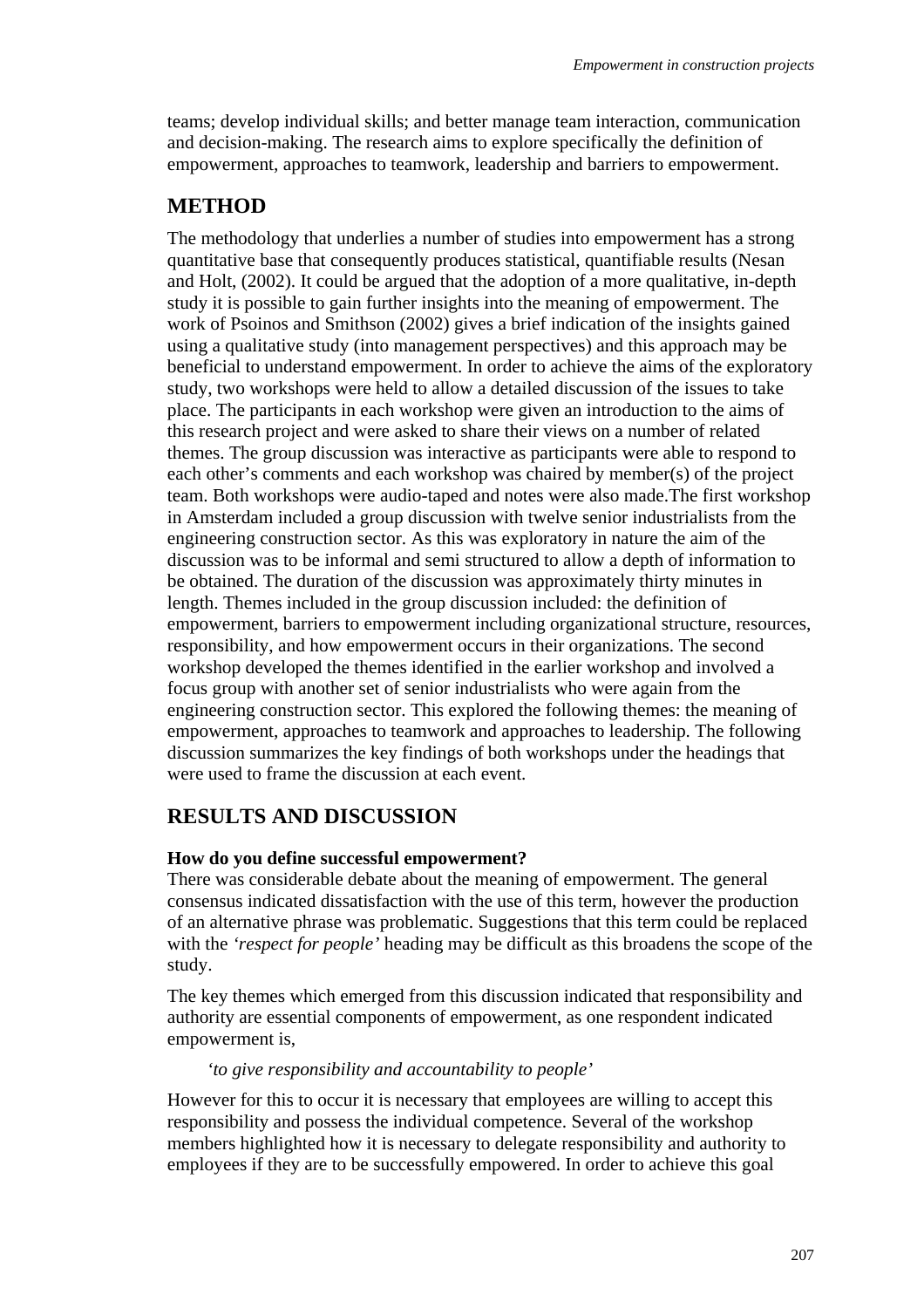employees need to have the freedom and ability to make their own work related decisions,

*'latitude of decision making authority without the need to seek approval'* 

*' [the employee] should have the freedom to choose how the job is done but they should be responsible for the ultimate outcome'* 

One participant stated the importance of individual decision making however these decisions need to be in line with the overall organizational objectives,

*'having set the goals/ objectives allowing individuals to meet these through their own initiatives, means and drive'* 

Successful empowerment should also be viewed as two-way process between manager and employee comprising of upward and downward delegation. This two-way process requires respect and trust within a working relationship if managers are to empower and employees are to accept and utilize this empowerment.

In addition to the various themes outlined above, it was highlighted that empowerment may be defined differently depending upon the cultural context. Thus, the meaning of empowerment may be interpreted in many different ways,

*'one of the other barriers facing construction is national cultures and the difference in national cultures and the problems that that give in terms of the acceptance of empowerment. I see big differences across Europe and a project recently completed in Rotterdam there was something like seven or eight different nationalities at the construction workface, all with different perceptions of empowerment. So it is quite a challenge to get it across its not just come to the Netherlands and its like this, it is the environment that you are offering.'* 

One participant indicated that to empower successfully the organization requires a shift in culture to achieve this patience and understanding is necessary at the individual level. The outcome of these discussions indicates that while there are some similarities in the meaning of successful empowerment the focus varies according to the individual perception. Consequently the meaning of empowerment is not clear and definitive. As confirmed by one manager who stated that empowerment needs to be flexible and adapt on a project to project basis.

#### **Barriers to empowerment**

The unique nature of the project-based environment that exists in both the construction and process sectors can mean that successful empowerment is difficult to achieve. The following discussion highlights the key barriers to empowerment, these barriers include organizational structure, resources, the project and responsibility.

#### **Organizational structure**

The organizational structure may not necessarily be suited to the different demands of working in a project environment, and this may make empowerment difficult as there are competing objectives between the organization and project objectives.

The literature indicates that a flatter hierarchy is appropriate for effective empowerment (Nykodym *et al.*, 1994) but a number of respondents stated that this type of structure could itself pose problems. A move towards a flatter structure can reduce the mechanisms for rectifying conflict and problems both within the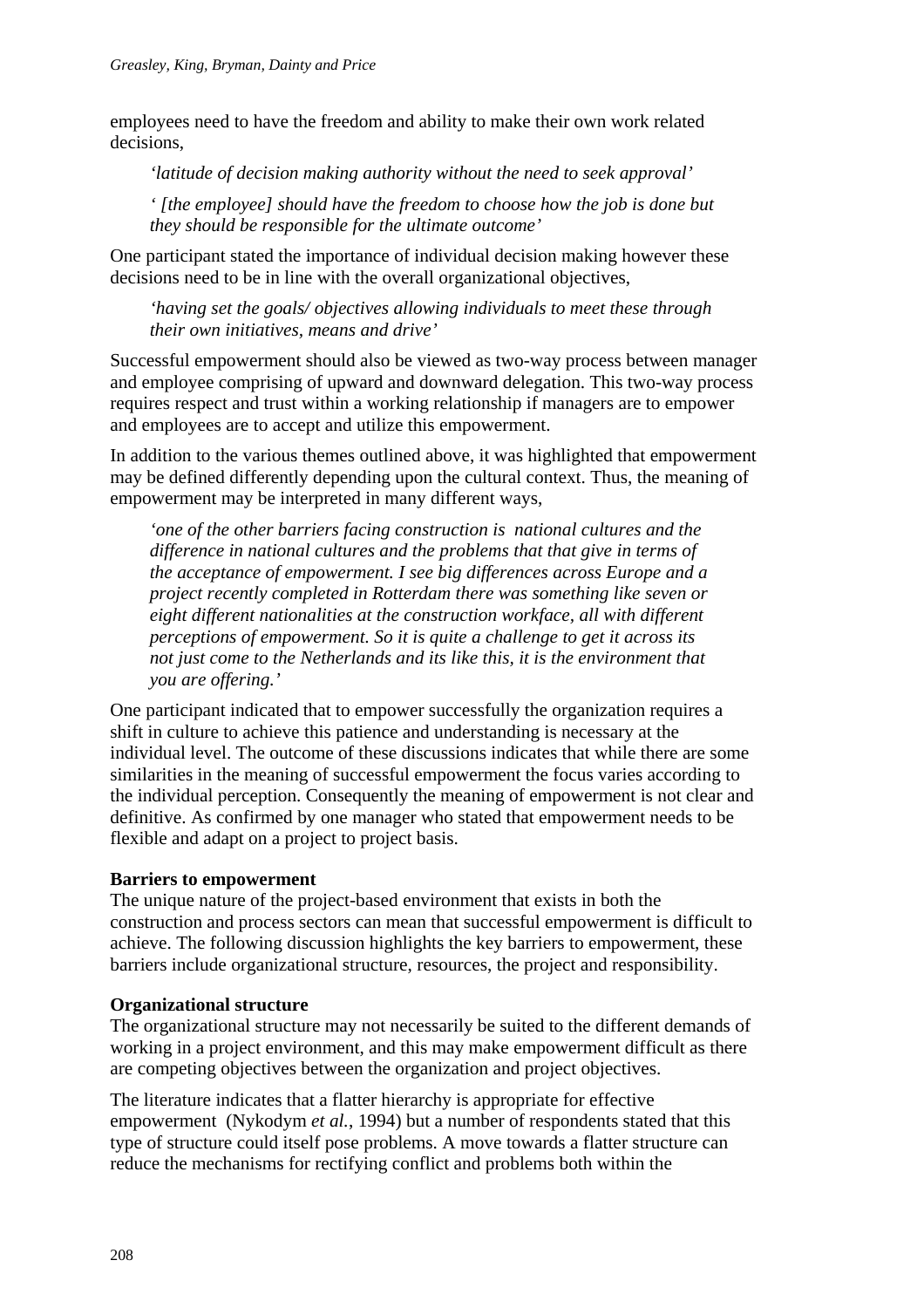organization and in the project environment, subsequently any further changes will undermine the culture of the business.

#### **Resources**

Lack of sufficient resources to facilitate empowerment was also identified as a barrier and as one participant indicated,

*'I may see myself as a great empowerer and go to the team and say '"go and do this project"' but the one thing that stands in the way of the counter of empowerment is often the resources and I see that as another big barrier because I can tell them to go and do the project or ask then to do the project and I can set them their goals and the key performance indicators and so on but if I haven't given them the resources to do it isn't that one more barrier?* 

Lack of resources can therefore represent a fundamental barrier to empowerment as managers may want to empower but may not have the resources to support their decisions.

#### **The Project**

The method of procurement has a fundamental impact upon the roles and responsibilities of the individuals within the project and this can be a barrier to empowerment. Notably the procurement route can vary from project to project and employees who were once empowered find they are no longer in this position. This can ultimately lead to feelings of de-motivation and employees may in future reject any attempts to empower,

*'The changing roles and responsibilities (on different projects) can lead to de-motivation.'* 

#### **Responsibility**

If responsibilities within the project and organization are not clearly defined and communicated this too can be a barrier to empowerment,

*'The empowered have to take the responsibility for themselves'* 

*'The people above then have to take responsibility for the consequences of empowering them'* 

The above quotations indicate that if responsibility is not accepted by both the manager/leader and the employee then it may not be possible to effectively empower. On a similar theme, one respondent outlined that it is crucial to define who is responsible and this issue raises a number of questions, as illustrated below,

*'Who takes responsibility for the decisions made by the 'empowered?''* 

*'Will the empowering authority actually allow the decisions to be implemented?'* 

*'Empowerment is also to do with making people feel responsible, they can not be empowered without feeling responsible.'* 

Clarity is also required regarding the regarding the kind of empowerment that is required,

*'There is difference with feeling empowered and actually being empowered.'*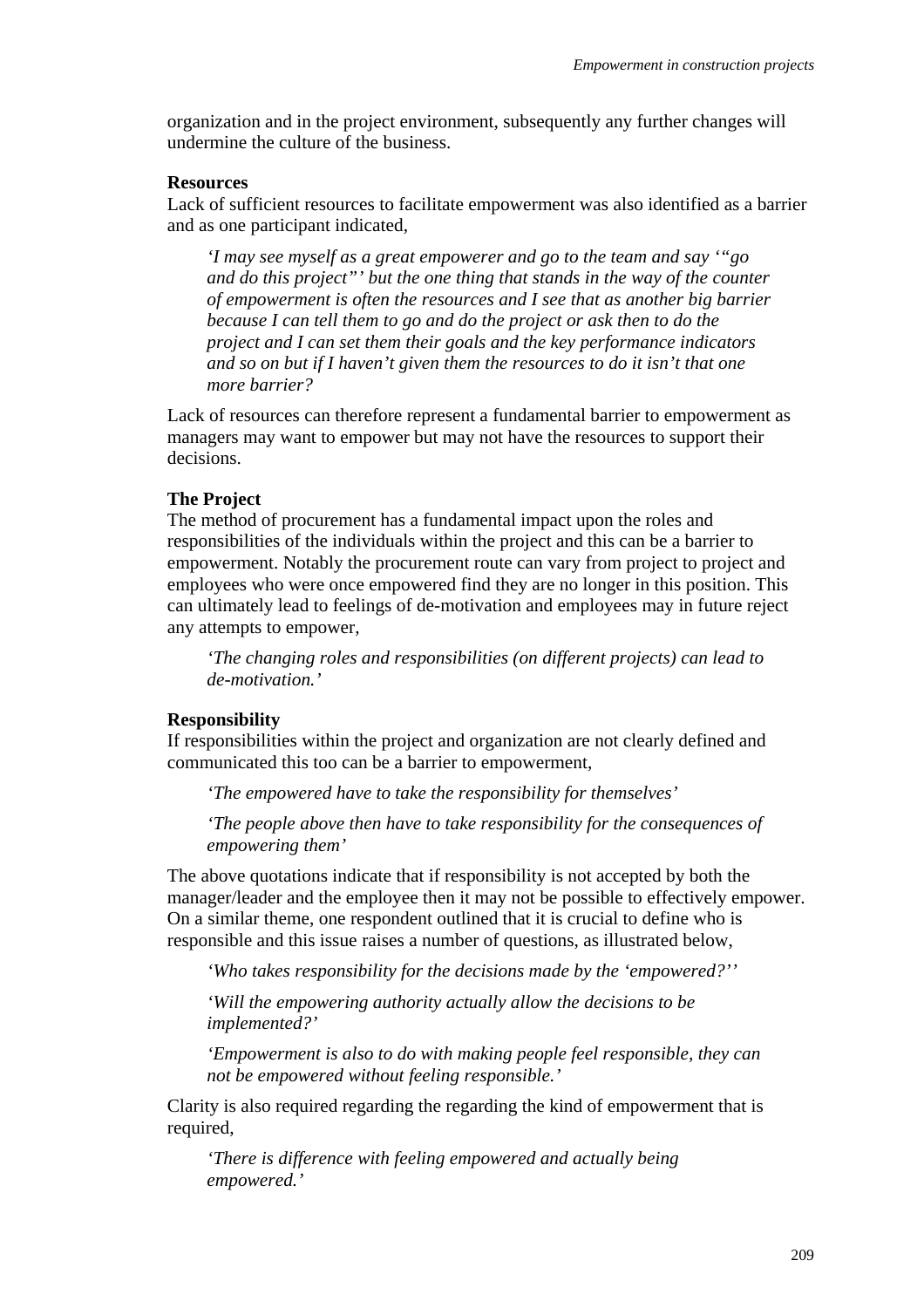### **Approaches to teamwork**

All participants agreed that teamwork is a fundamental part of empowerment. They generally believed that effective teams are essential to the success of a project and identified a number of points concerning what makes effective teamwork. A key feature of successful teamwork was a shared understanding of clearly defined aims and objectives,

### *'Clear aims and objectives that are recognized by all.'*

What is notable in this quotation is that *all* parties need to be clear as to the aims and objectives if teamwork is to be effective. Sharing personal and organizational and aims objectives also ensures that the relationship is honest and develops a level of trust,

### *'Trust, there should be no hidden agenda's.'*

Trust and honesty are considered to be key attributes for successful empowerment to take place within teams. Further it helps to foster an equitable approach across teams

*'An equitable approach whereby the project is equally balanced.'* 

A participant argued that if risk and responsibility are evenly distributed amongst the project team members it creates an appropriate working environment within which empowerment could take place. Although there was broad agreement about the components of successful teamwork, it was noted that this could be difficult to achieve in construction/process industries. These difficulties were linked to fragile nature of teams as there are frequently changes of team members and leaders. The importance of appropriate leaders in teams was also emphasized and the following section explores further the impact of leadership on empowerment.

### **Approaches to leadership**

The close link between teamwork and leadership was recognized, in so far as one could not be successfully achieved without the other. The main components of leadership were identified as respect, communication and trust and they should exist at all levels within the organization. A respondent claimed that this trio of elements provided the underlying foundations for successful leadership and empowerment. This successful approach to leadership could be learnt by anyone in the organization and therefore leaders are possible at all levels. To maintain such a successful approach does however require the leader to continually seek improvements both for themselves and the organization.

The key qualities of leaders who have the ability to empower frequently focus upon how they relate to their followers. A fundamental attribute that is necessary for any leader is the ability to empathize with their followers. This can occur in a number of ways,

#### *'Leaders should be able to identify strengths and weaknesses within the team.'*

By recognising the various individual abilities of the team it is possible to successfully empower in a supportive environment. Furthermore, one participant argued that the leader should provide support to ensure that the team continually develops,

*'Supporting/coaching the team members is a key role for a leader.'* 

One of the ways that a leader can coach team members is through encouragement that can provide motivation and inspiration. The findings indicate that empowerment is a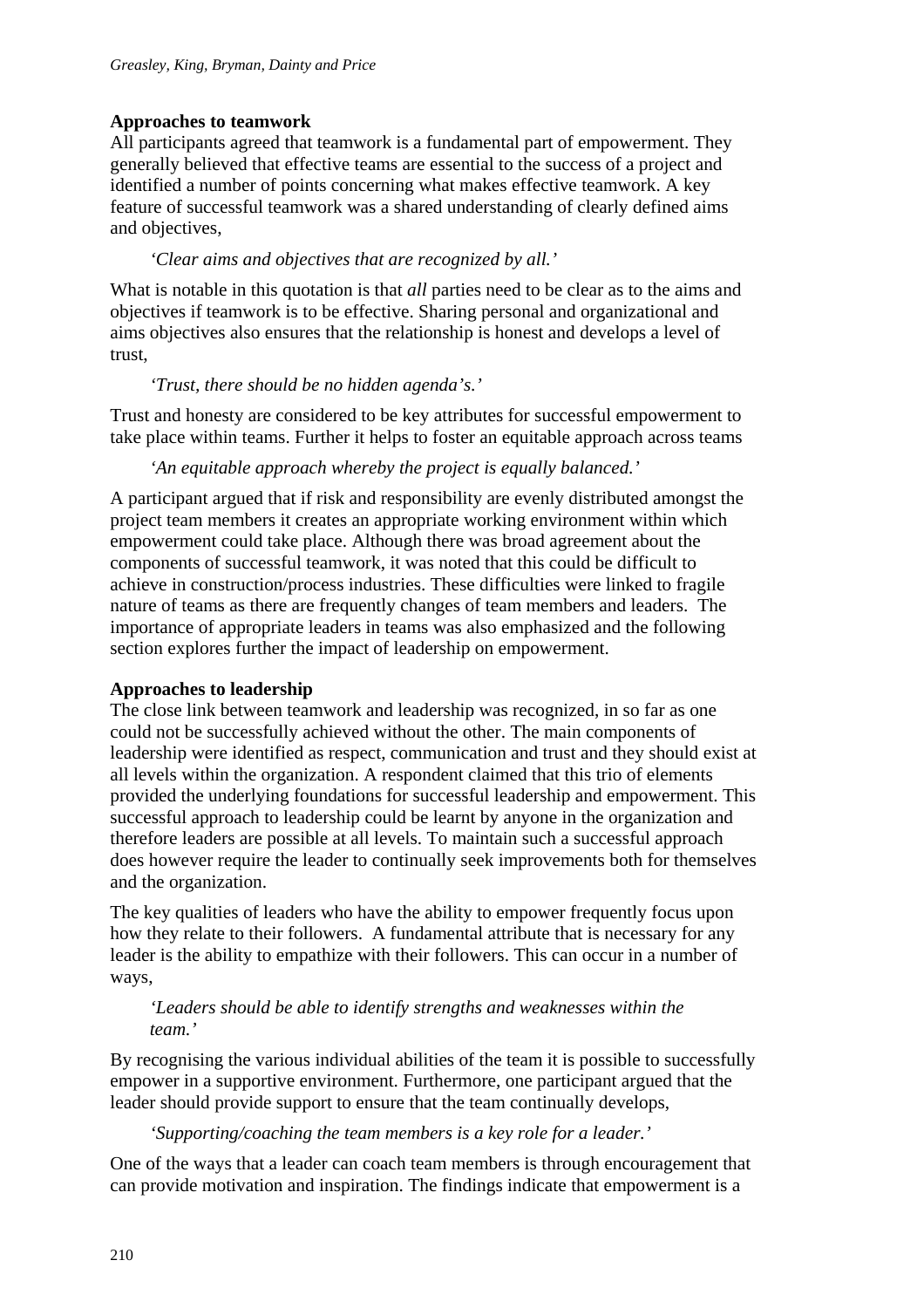complex concept that is comprised of many interrelating factors, numerous definitions and barriers to overcome to ensure successful implementation.

## **CONCLUSIONS**

These qualitative exploratory findings are consistent with the literature that states that empowerment is a poorly defined concept. (Russ and Millam, 1995 Psoinos and Smithson, 2002, and Dainty *et al.* 2002.) This is represented in the wide variety of interpretations of empowerment that exists with this sample of industrial representatives. The participants went on to explain that they are not necessarily comfortable with empowerment as a term, they did recognize the merits of its content. The fundamental features of empowerment were described as the ability of individuals to make decisions, which requires the acceptance of responsibility and accountability. Additionally empowerment should be viewed as a dynamic relationship between the manager and the employee and both have to be willing to embrace the empowerment concept. Teamwork and leadership were recognized as key components of effective empowerment by all participants involved in the research. As found by Honold (1997) and Johnson (1994), the role of the leader is crucial in creating a common goal that which is shared with the team. By communicating effectively and creating a supportive environment the leader can be crucial in facilitating empowerment within their team. The industry collaborators clearly articulated a number of barriers to empowerment teamwork and leadership. A key barrier to empowerment was identified as the organizational structure and culture, which can hinder the implementation of empowerment. Changing such features is a slow process and requires a holistic approach. This supports the work of Honold (1997) who also found culture to be a fundamental barrier to empowerment. Further barriers to empowerment included limited resources and the project based nature of the industry (Dainty *et al.*, 2002). This exploratory research provides an opportunity to understand the perceptions of empowerment and the issues associated with this concept. These exploratory findings have contributed to the direction of the research and the design of the case study instruments. The next stage of this research project (which has already commenced) utilizes these findings in the form of longitudinal case studies.

# **ACKNOWLEDGEMENTS**

This research is funded by the EPSRC and the ICE. The authors wish to express their thanks to ECI members who have contributed to this research.

### **REFERENCES**

Adler, P. (1993). Time and motion regained*. Harvard Business Review*, Jan and Feb 97-108.

- Applebaum, S.H., Hebert, D. and Leroux, S. (1999). Empowerment: power, culture and leadership- a strategy or fad for the millennium? *Journal of Workplace Learning: Employee Counselling Today*, **11**(7), 233-254.
- Conger, J.A. and Kanungo, R.N. (1988). The empowerment process: intergrating theory and practice. *Academy of Management Review*, **13**(3) pp.471-82.
- Cook, S (1994), The Cultural Implications of Empowerment. *Empowerment in Organizations*, **2(**1), 9-13.
- Cunningham, I., Hyman, J. and Baldry, J. (1996). Empowerment: the power to do what? *Industrial Relations Journal*, **27**(2) 143-54.